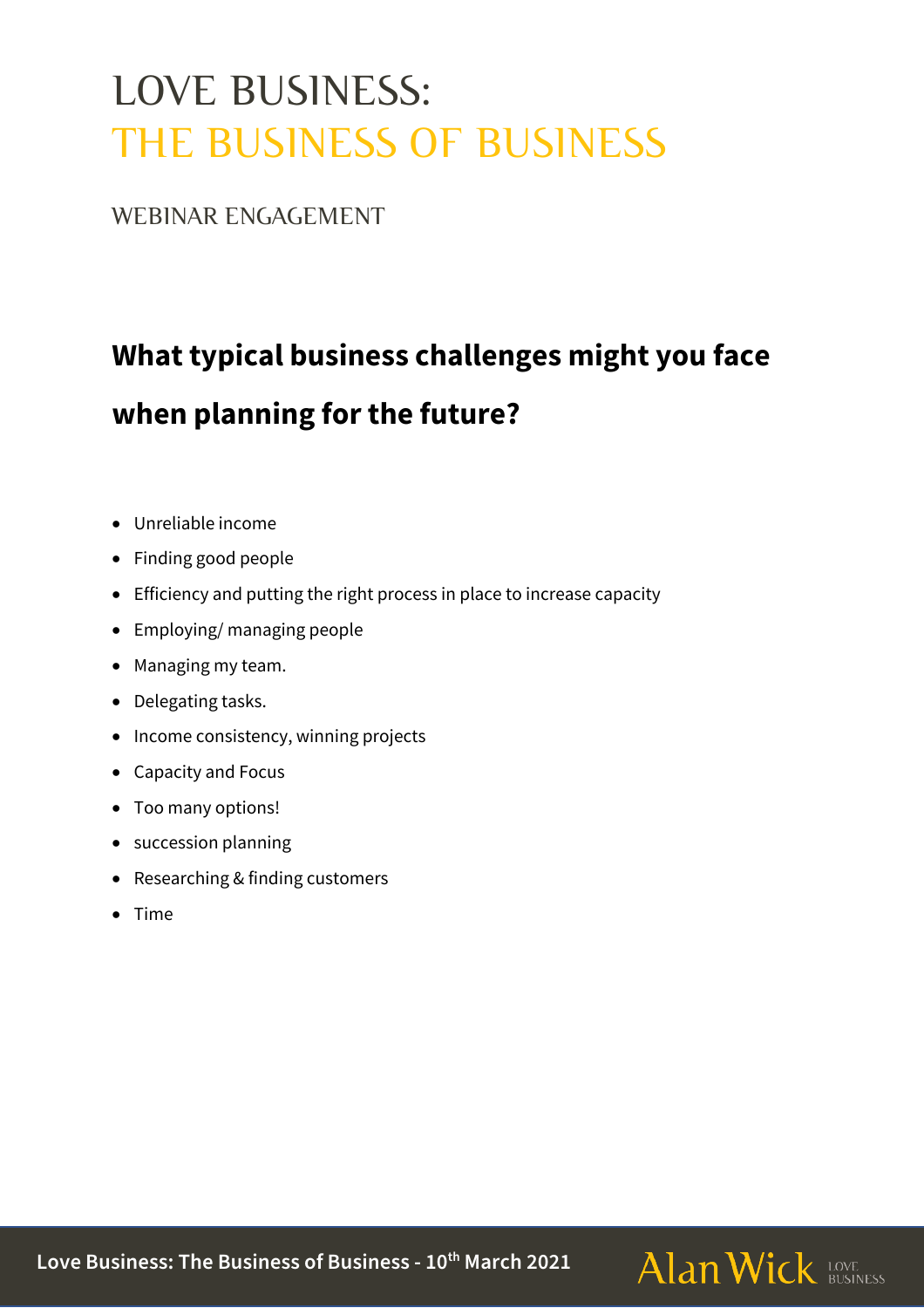### **What opportunities come to mind when you think**

#### **of the future?**

- Using your business to make a real difference for a "social" issue close to you
- Looking at what your competitors aren't doing, creating your niche.
- Running a business from anywhere
- Running a good and diverse company in design
- Developing corporate offerings
- The right client's (and more of them!)
- Change my Industry lot of growth potential diversifying services into new sectors / markets
- Digital solutions Launching my own products/brand

#### **What are the biggest day to day challenges you face?**

- Letting myself get distracted by my curiosities!
- Processes and having people believe in themselves
- Making sure you are doing paid for work, you can lose days on admin and client requests.
- Having a proper work structure working from home.
- Attending to kids
- Managing work around home
- Not getting everything I need to done
- Lack of time
- Email overload

**Love Business: The Business of Business - 10th March 2021**